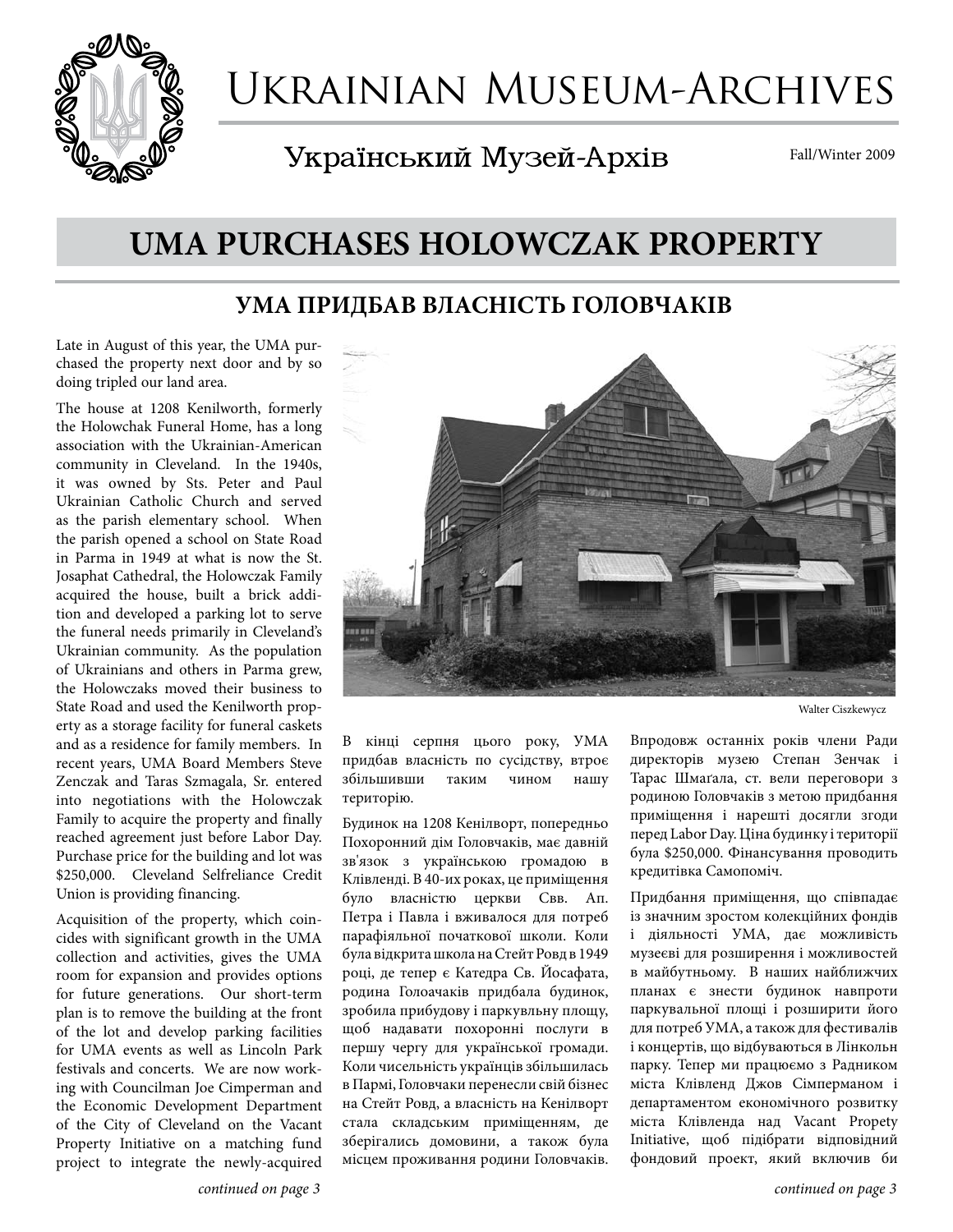### **WINETASTING**

The 2009 Winetasting Fundraiser hosted at their home in Westlake by Borys and Leslie Pakush was a resounding success. 105 friends of the UMA gathered for a wonderful buffet dinner, washed down with exquisite wines and other beverages. The saying, "A good time was had by all…" certainly applied to this event which netted \$4,700 for the UMA after expenses. Many thanks to Mike Dobronos for organizing the event and to Borys and Leslie for all their hard work in preparing their home for so many guests and for setting up the buffet.



#### **ЧАСТУВАННЯ ВИНОМ**

З великим успіхом відбувся збір пожертвувань із частуванням вином в 2009 році в домі Бориса і Леслі Пакуш. 105 друзів і гостей УМА зібралися на чудову вечерю, омиту винами та іншими напитками. Всі "добре провели час" так можуть сказати всі гості про цю подію,результатом якої було зібранo \$4,700 для потреб УМА. Щира подяка Михайлові Добронос за організацію, а також Борису і Леслі за їх працю по приготуванню дому для такої кількості гостей і буфету.

# **UMA COMPLETES 3RD ANNUAL ART SHOW**

With the opening of the Archival Building and its attractive  $1<sup>st</sup>$  floor exhibit room, the UMA began a tradition two years ago with an exhibit and sale of artwork. The first exhibit featured prints by the master Jacques Hnizdovsky. (We still have a good many Hnizdovsky prints available for sale in our gift shop.) Last year, the UMA was fortunate to be able to display icons by Cleveland-based artist Daria Kulchytsky. Both shows were very popular and sold extremely well.

This year, instead of focusing on a single artist, the show consisted of paintings, prints and photographs by Cleveland artists Dorian Fedkiw, Oksana Koval and Adam Misztal as well as Lviv photographer Yevhen Kozak. The exhibit offered an eclectic view of different genres, styles and topics, ranging from whimsical, imaginative prints of Mr. Fedkiw to the colorful landscapes and flowers of Mrs. Koval; from the lush, realistic photographs of Ukrainian scenes by Mr. Kozak to the impressionistic Polaroid manipulations of local landmarks by Mr. Misztal.

At the UMA, we are already planning the 2010 Fall Art Show, working to strike a balance between a display of established artists whose popularity helps to bring in badly-needed revenue for the Museum and providing a forum for artists with fresh ideas and techniques who are working to establish themselves in a highly competitive market.



Oksana Koval Оксана Коваль

As always, an event this complicated cannot take place without the help of volunteers. A big thank you to: Oresta Zadony, Chrystia Fedynsky, Marta Mudri, Nancy Stecyk, Irene Zenczek, Midge Szmagala, Linda Hupert, Erica Boyko, Joanna Leszniowsky, Natalia Parkanzky, Maria Flynn and Adia Myronovich.

Next years artist will be Anizia Karmazyn, who has an impressive body of work and is well-known in Ohio art circles.

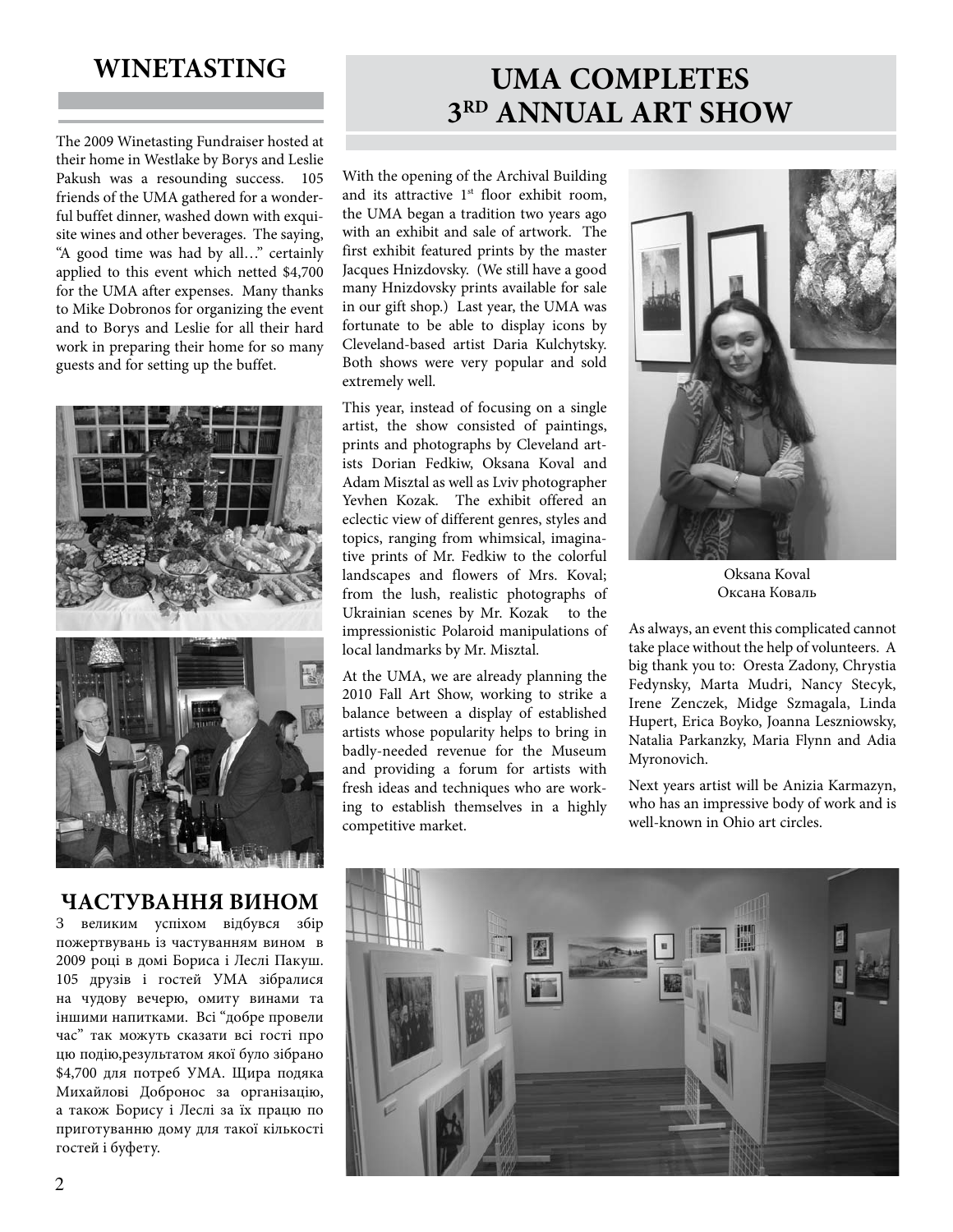### УМА ВЛАШТУВАВ 3-ТЮ ЩОРІЧНУ ВИСТАВКУ МИСТЕЦТВА

Відкривши новий архівний будин к і маючи гарну виставову кімнату в першому поверсі розпочав традицію щорічних виставок і продажу мистецьких робіт.

На першій виставці були представлені роботи Якова Гніздовського. ( Ми ще маємо на продаж деякі чудові роботи Гніздовського в нашій крамниці). Минулого року УМА мав нагоду показати ікони п. Дарії Кульчицької. Обидві виставки користувались великим успіхом і багато робіт було продано.

Цього року наша виставка складалася з картин, принтів і фотографій кількох Клівлендських артистів Доріяна Федьківа, Оксани Коваль та Адама Мішталя, а також львівського фотографа Євгена Козака. На цій виставці глядачам було запропоновано твори різних жанрів, стилів, починаючи від примхливих робіт Доріяна Федьківа до мальовничих пейзажів Оксани Коваль, від реалістичних картин українського життя Євгена Козака до імпресіоністичних робіт місцевих краєвидів Мішталя.

Ми вже плануємо Осінню мистецьку виставку 2010 року, старючись утримати баланс між показом робіт вже сформованих мистців, популярність

яких допомагає музеєві одержати прибуток і надаючи можливість артистам з новими ідеями і технікою, які працюють над своїм утвердженням у вкрай складному середовищі.

І як завжди, така складна подія не може обійтися без участі добровольців. Складаємо особливу подяку: Орисі Задойні, Христі Фединській, Марті Мудрій, Насті Стецик, Ірені Зенчак, Мидж Шмаґала, Лінді Руперт, Еріці Бойко, Іванці Лешньовській, Наталії Парканци, Марії Флинн та Аді Миронович.

В наступнім році, мистцем буде Анізія Кармазин, яка має вражаючі роботи і є відомою в мистецьких колах Огайо.



### **UMA DIRECTOR WINS PRESIDENTIAL AWARD**

On September 22nd, UMA Director Andrew Fedynsky was one of nine Americans who were honored with a medal of merit presented by President Viktor Yushchenko at a ceremony at the Ukrainian Museum in New York. Mr. Yushchenko thanked Mr. Fedynsky and the other activists for their service to Ukrainian culture and support for Ukraine's independence and statehood.

# ДИРЕКТОР УМА ВИГРАВ ПРЕЗИДЕНТСЬКУ НАГОРОДУ 22 вересня директор УМА Андрій Фединський став одним із дев'яти американців,

вшанованих медаллю президента Ющенка на церемонії в Українському музеї в Нью Йорку. П. Ющенко подякував п. Фединському та іншим за їх працю в справі служіння українській культурі та за підтримку української незалежності і державності.

#### **HOLOWCZAK PROPERTY ВЛАСНІСТЬ ГОЛОВЧАКІВ**

#### *continued from page 1*

development that serves the short-term and long-term needs of the UMA and the Tremont neighborhood. The plan is to keep the garage for equipment storage and items that are not subject to temperature and humidity damage. For the long-term, we will ask our architects to look at the property and develop concepts for the best use of the property.

The UMA will be launching a fund-raising campaign in order to pay off the mortgage. This will be Phase Three of a development process that started nearly ten years ago with a \$200,000 HUD grant that Congresswoman Marcy Kaptur secured for the UMA which resulted in construction of the archival facility, followed five years later by a \$250,000 HUD grant arranged by Senator Mike DeWine, a part of which helped to finance renovation of the original building. For Phase Three, the UMA has already received an anonymous pledge of \$10,000 as well as a \$5,000 donation from the Chicago-based Heritage Foundation.

#### *continued from page 1*

новопридбану власність до комплексу, що відповідатиме потребам УМА і околиці Трімонт в найближчому часі і надалі теж. Ґараж планується використовувати для зберігання устаткування і предметів, які не піддаються впливу температури і вологи. В майбутньому ми будемо просити поради архітекторів у справі проекту найкращого використання нашої власності.

УМА також матиме кампанію по збору коштів для виплати купівельного довгу. Це буде третя фаза процесу розвитку, яка розпочалася десять років тому, коли УМА дістав ґрант у сумі \$200,000 з допомогою конґресменки Марсі Каптур, який був використаний для будівництва архівного приміщення, а слідуючий ґрант у сумі \$250,000 організований сенатором .<br>Майком ДіВайном був використаний для фінансування ремонту і реставрації музею. Для Третьої фази УМА отримав також анонімну пожертву у сумі \$10,000 і \$5,000 Heritage Foundation з Чікаґо.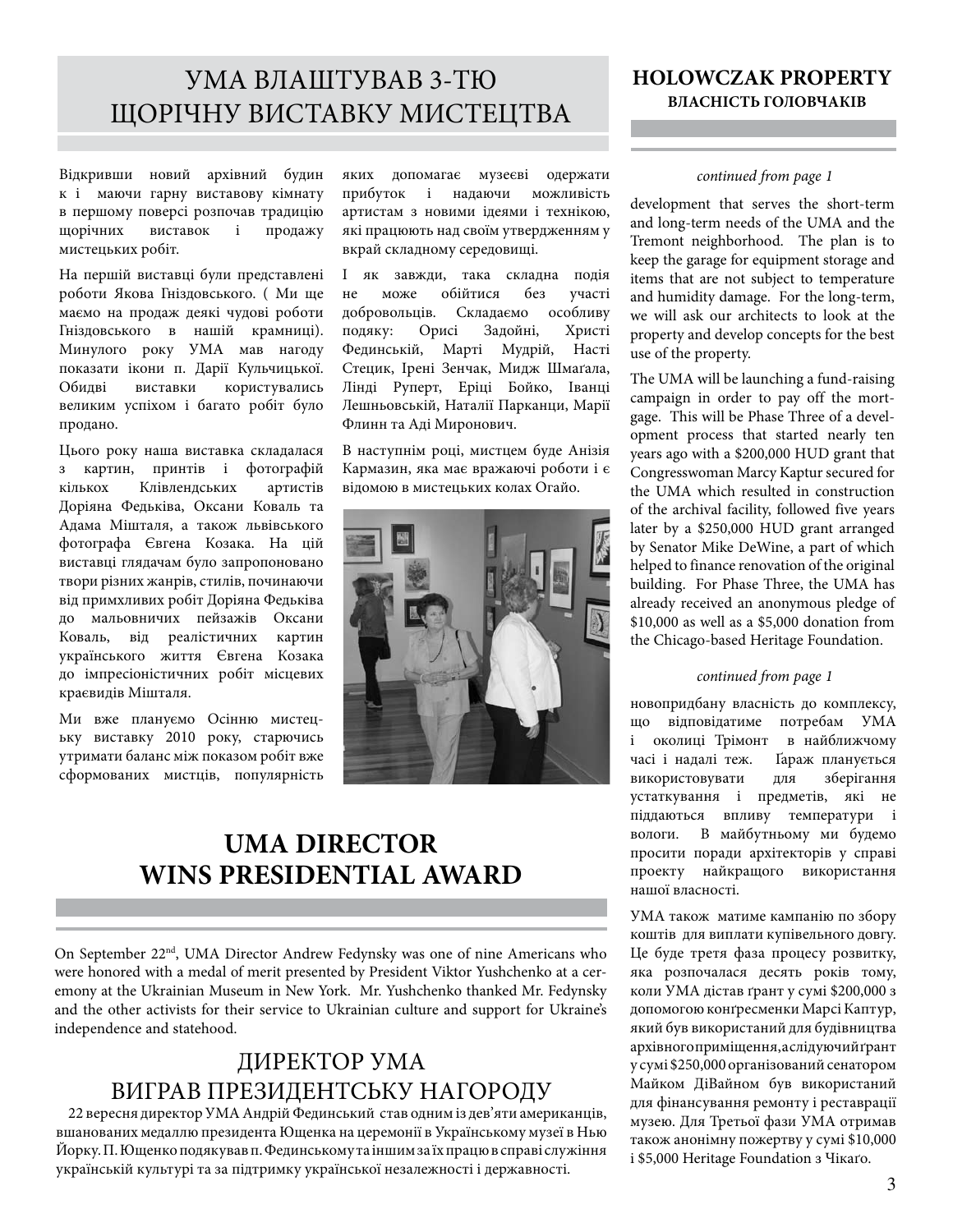Mr. & Mrs. Roman & Vladimira Wasylyszyn Life Member Ms. Iryna M. Kashubynska  $$1,000.00$ Mr. Yaroslav Bihun \$500.00 Dr. & Mrs. Yuri & Irena Deychakiwsky \$500.00 Mr. & Mrs. Michael & Lidia G. Dobronos \$500.00 Mr. & Mrs. Michael & Tanya Dobronos \$500.00 Mr. & Mrs. George & Christine Fedynsky \$500.00 Mr. Yaroslav M. Kuk \$500.00 Dr. & Mrs. Borys & Leslie Pakush \$500.00 Dr. & Mrs. Jaroslav & Jaroslava Panchuk \$500.00 Mr. Taras Szmagala, Jr. & Ms. Helen Jarem \$500.00 Mr. & Mrs. Taras & Katherine Szamagala \$500.00 Mr. & Mrs. Stephen & Patricia Zenczak \$500.00 Ms. Valentina Gluch \$250.00 Mr. & Mrs. Clint & Kate Greenleaf \$250.00 Dr. & Mrs. Jurij & Oksana Hodowanec \$250.00 Dr. George E. Jaskiw  $$250.00$ Dr. & Mrs. George & Elizabeth Kalbouss \$250.00 Ms. Roma Kassaraba  $$250.00$ Mr. & Mrs. Zenon & Dozia Krislaty \$250.00 Dr. & Dr. Taras & Natalia Mahlay \$250.00 Dr. & Mrs. Osyp & Anne Martyniuk \$250.00 Mr. Myron S. Pakush \$250.00 Mr. & Mrs. Myron & Oresta Zadony \$250.00 Mr. & Mrs. Jaroslav & Nelya Zawadiwsky \$250.00 Mr. & Mrs. Gregory & Mary Zenczak \$250.00 Mr. & Mrs. Stephen & Irene Zenczak \$250.00 Judge & Mrs. Bohdan & Myroslawa Futey \$200.00 Mr. & Mrs. Russell & Lileja Straith \$200.00 Brotherhood of St. Vladimirs \$100.00 Mr. & Mrs. Volodymyr & Lydia Bazarko \$100.00 Dr. & Mrs. Ihor & Maureen Bemko \$109.00 Mr. & Mrs. Myron & Helen Bilynsky \$100.00 Mr. & Mrs. Roman & Ivanna Bodnaruk \$100.00 Dr. & Mrs. Eugene & Elizabeth Boychuk \$100.00 Mr. & Mrs. Andrij & Mary Ann Bushak \$100.00 Mr. & Mrs. Joel & Carol Childs \$100.00 Dr. Bohdan R. Czepak  $$100.00$ Mr. Nicholas Deychakiwsky & Ms. Oksana Pronych \$100.00 Mr. & Mrs. Volodymyr & Ulana Diachuk \$100.00 Dr. & Mrs. Yuri & Kelly Fedoriw \$100.00 Mr. Alexander Fedynsky \$100.00

| Mr. John Fedynsky                       | \$100.00 |
|-----------------------------------------|----------|
| Mr. & Mrs. Geofrey & Helen Greenleaf    | \$100.00 |
| Mr. & Mrs. Orest & Natalie Holubec      | \$100.00 |
| Dr. & Mrs. Zenon & Myroslawa Holubec    | \$100.00 |
| Mr. & Mrs. Theodosij & Lucia Hryciw     | \$100.00 |
| Mr. & Mrs. Wasyl & Olha Ilczyszyn       | \$100.00 |
| Mr. & Mrs. Mark & Daria Jakubowycz      | \$100.00 |
| Mr. & Mrs. Andrew & Tania Jarosewich    | \$100.00 |
| Mr. & Mrs. Boris & Anastasia Kaluszyk   | \$100.00 |
| Mr. & Mrs. George & Vera Kap            | \$100.00 |
| Mr. & Mrs. Sean & Marta Kelleher        | \$100.00 |
| Mr. & Mrs. Lubomyr & Luba Klymkowych    | \$100.00 |
| Ms. Nadia Kuchminsky &                  |          |
| Dr. Igor Korovaichuk                    | \$100.00 |
| Mr. & Mrs. Jaroslaw &                   |          |
| Wolodymyra Krasniansky                  | \$100.00 |
| Dr. & Mrs. George & Daria Kulchytsky    | \$100.00 |
| Dr. & Mrs. Ihor & Zenovia Kunasz        | \$100.00 |
| Mr. Bohdan Liszniansky                  | \$100.00 |
| Mr. & Mrs. Oleh & Natalia Mahlay        | \$100.00 |
| Mr. & Mrs. Roman & Adriana Mironovich   | \$100.00 |
| Mr. & Mrs. Frank & Vera Molls           | \$100.00 |
| Dr. & Mrs. Jaroslaw & Larissa Muzyczka  | \$100.00 |
| Mr. & Mrs. George & Myra Oryshkewycz    | \$100.00 |
| Mr. & Mrs. John & Natalia Parkansky     | \$100.00 |
| Mr. & Mrs. George & Areta Polansky      | \$100.00 |
| Mr. Steve J. Popovich                   | \$100.00 |
| Dr. Boris Rakowsky                      | \$100.00 |
| Mr. & Mrs. Thomas & Daria Rakowsky      | \$100.00 |
| Dr. & Mrs. Andrew & Ruta Ripecky        | \$100.00 |
| Mrs. Alexandra W. Schur                 | \$100.00 |
| Mr. Leo J. Samokieszyn                  | \$100.00 |
| Mrs. Daria Samotulka                    | \$100.00 |
| Ms. Helen Steciak & Mr. Matthew Shubin  | \$100.00 |
| Dr. & Mrs. Orest & Nancy Stecyk         | \$100.00 |
| Dr. Stephan Stecura                     | \$100.00 |
| Mr. George Tarasiuk                     | \$100.00 |
| Mr. Myron G. Trembly                    | \$100.00 |
| Ms. Elaine Woloshyn & Mr. Richard Stahl | \$100.00 |
| Ms. Irene A. Zawadiwsky                 | \$100.00 |
| Mr. John M. Zayac                       | \$100.00 |
| Mr. & Mrs. Myron & Marusia Antoniw      | \$50.00  |
| Mr. & Mrs. Michael & Lydia Balahutrak   | \$50.00  |
| Mr. Walter Benitt                       | \$50.00  |
|                                         |          |

## **UMA 2009 CURRENT**

Many thanks to our long-term members and to thos of our operating funds which allows us to have fullpossible to keep our doors open every day from Tu respond to telephone inquiries and hold regular eve Ukrainian culture and the immigrant experience. Memberships are tax-

### **ЧЛЕНСТВО ДО Г**

Щира подяка нашим багаторічним членам і тим, ресурсом оперативних коштів, що дає нам можл ставки, що в свою чергу дозволяє тримати двері в гостей, відповісти на питання по телефону і про виконувати нашу місію: зберігати і розповсюджу оподаткуванню.

| Mrs. Jennie H. Bochar                    | \$50.00 |
|------------------------------------------|---------|
| Mrs. Eva D. Boyko                        | \$50.00 |
| Mr. & Mrs. Timothy & Patricia Boyko      | \$50.00 |
| Ms. Irene Choma                          | \$50.00 |
| Mr. & Mrs. Michael & Luba Darmochwal     | \$50.00 |
| Mr. & Mrs. Ihor & Oksana Diaczun         | \$50.00 |
| Mr. & Mrs. Walter & Helen Dolbin         | \$50.00 |
| Mr. & Mrs. Adrian & Marta Halarewicz     | \$50.00 |
| Mr. & Mrs. Jaroslav & Marta Hruszkewycz  | \$50.00 |
| Ms. Marta Kassaraba                      | \$50.00 |
| Mr. & Mrs. Julian & Christine Klek       | \$50.00 |
| Dr. & Mrs. Zenon & Betsy Klos            | \$50.00 |
| Mr. Michael Komichak                     | \$50.00 |
| Mr. Ihor Kowalysko                       | \$50.00 |
| Mr. & Mrs. Nestor & Luba Kozbur          | \$50.00 |
| Mr. & Mrs. Ihor & Daria Kramarchuk       | \$50.00 |
| Mr. Bohdan M. Krislaty                   | \$50.00 |
| Mr. & Mrs. Walter & Patricia Krutyholowa | \$50.00 |
| Mr. & Mrs. Steven & Tania Kurtz          | \$50.00 |
| Ms. Larysa B. Kurylas                    | \$50.00 |
| Dr. Joanna Sym Lipsky                    | \$50.00 |
| Mr. Andrew Martyniuk                     | \$50.00 |
| Mr. & Mrs. Zenon & Natalie Miahky        | \$50.00 |
| Mr. & Mrs. John & Karen Moss             | \$50.00 |
| Mr. & Mrs. Orest Nebesh                  | \$50.00 |
|                                          |         |

| Mr. Nicholas Suprunenko                | 135,000.00 |
|----------------------------------------|------------|
| City of Cleveland, Storefront          | 28.000.00  |
| Cuyahoga Arts & Culture                | 20.442.00  |
| O.A.K. Fund                            | 13.735.00  |
| Mr. & Mrs. Taras & Marichka Kowcz      | 6.345.19   |
| The Ukrainian Heritage Foundation      | 5.000.00   |
| Gregory Zawadiwsky Memorial Fund       | 2.570.00   |
| Ms. Iryna M. Kashubynska               | 2.000.00   |
| Taras & Midge Szmagala 50th Aniversary | 1.235.00   |
| Dr. Bohdan R. Czepak                   | 1.000.00   |
| Dr. & Mrs. Borys & Leslie E. Pakush    | 900.00     |
| Mr. & Mrs. Andrew & Tania Jarosewich   | 300.00     |
| Mr. Andrew Futey                       | 250.00     |
| Eugene Woloshyn Memorial Fund          | 200.00     |
| Mr. & Mrs. Alexander & Maria Krychyk   | 200.00     |

I

 $|35,000.00|$ City of Cleveland, Storefront 28,000.00 20.442.00 O.A.K. Fund 13,735.00 6.345.19  $5,000.00$ 2,570.00  $2,000.00$ 1,235.00 1,000.00 900.00 300.00 250.00  $200.00$ Mr. & Mrs. Andrew & Christine Fedynsky 200.00 Terry Janes Yajecznyk Memorial Fund 200.00 Michael & Luba Darmochwal 50 Anniversary 150.00 Mr. & Mrs. John & Natalia Parkanzky 150.00 Dr. & Mrs. Zenon & Myroslava Holubec 120.00 Mr. & Mrs. Myron & Oresta Zadony 100.00 Mr. & Mrs. Nestor & Nina Kostryk 100.00 Ms. Marie Malanchuk 100.00 Mr. & Mrs. Roman & Adriana Mironovich 100.0 Mr. & Mrs. Roman & Ivanna Bodnaruk 100.00 Mr. & Mrs. Stephen & Irene Zenczak 100.00 Mr. & Mrs. Taras Szmagala, Sr. 100.00 Mr. & Mrs. Terrence Kaiser 100.00 Mr. & Mrs. Zenon & Dozia Krislaty 100.00 Mr. & Mrs. Volodymyr & Lydia Bazarko 100.00



| C | Mr. & Mrs. Michael & Lidia Dobronos    | 100.00 |
|---|----------------------------------------|--------|
| C | Mr. & Mrs. Matthew & Nadia Zappernick  | 100.00 |
| C | Mr. & Mrs. Levko & Aretka Kulchytsky   | 100.00 |
| C | Mr. & Mrs. Jaroslav & Nelya Zawadiwsky | 100.00 |
| C | Roman Gluch Memorial Fund              | 100.00 |
| C | Mr. & Mrs. George R. Oryshkewych       | 100.00 |
| C | Mr. & Mrs. Eugene & Oksana Pakush      | 100.00 |
| C | Mr. & Mrs. Boris & Anastasia Kaluszyk  | 100.00 |
|   |                                        |        |

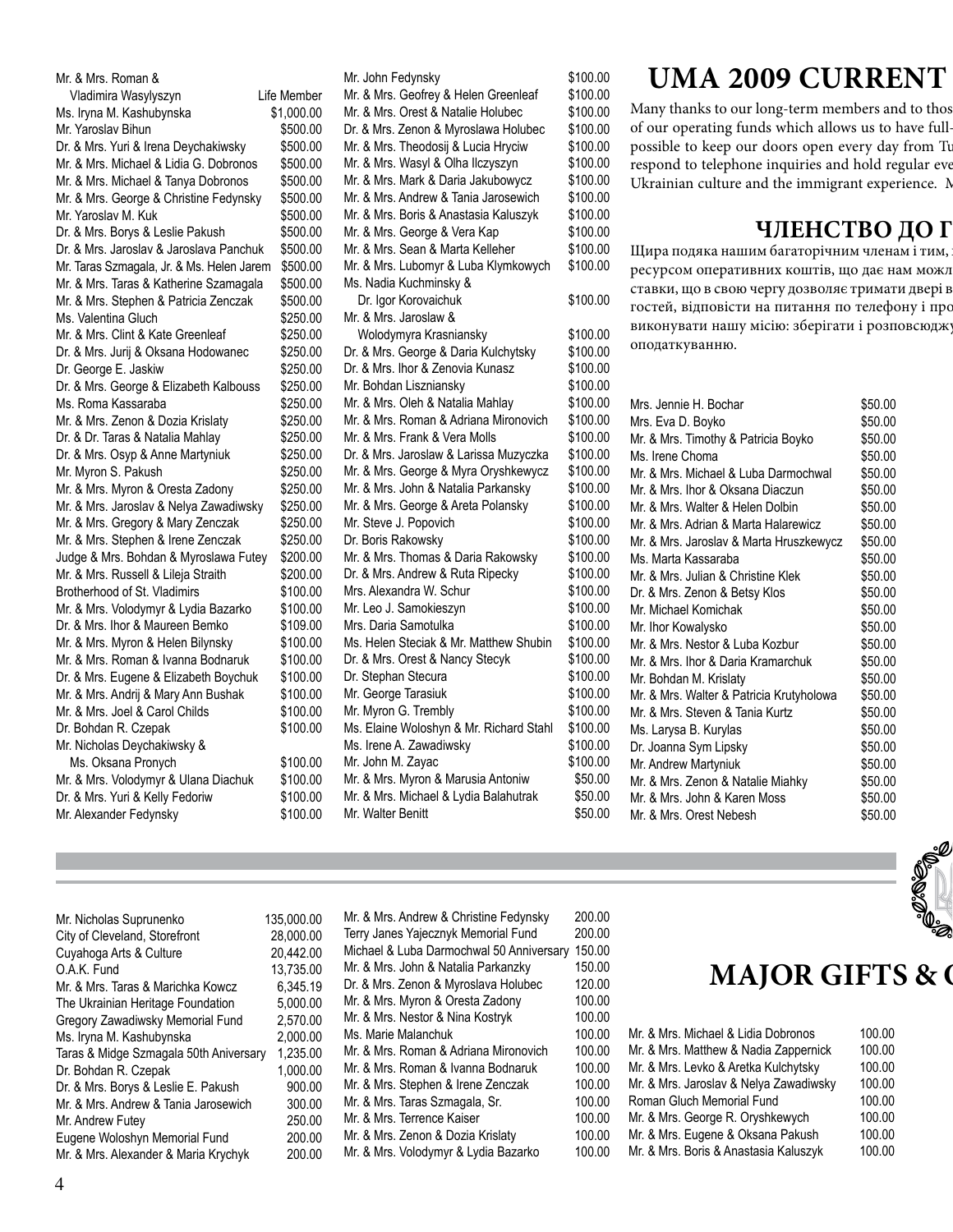# **PAID MEMBERSHIPS**

e who just became members. This is a major source time and part-time workers which in turn makes it nesday to Saturday so that we can welcome visitors, ents that further our mission: to preserve and share Iemberships are tax-deductible.

### **ЧЛЕНСТВО ДО ГРУДНЯ 2009 РОКУ**

хто лише приєднався. Внески є нашим головним ивість утримувати працівників на повну і на пів ідчиненими від вівторка до суботи, щоб приняти рводити наші звичайні заняття, що допомагають <sub>у</sub>вати українську культуру. Членство не підлягає

> Mr. & Mrs. Eugene & Oksana Pakush \$50.00 Dr. & Mrs. Rodion & Orysia Palazij \$50.00 Mr. & Mrs. Eugene & Vera Palka  $$50.00$ Mr. & Mrs. Oleh & Lisa Paschyn \$50.00 Ms. Romana Peluszkewycz  $$50.00$ Mr. & Mrs. Mark & Teresa Polatajko \$50.00 Mr. & Mrs. Petro & Halyna Pryshepa \$50.00 Mr. & Mrs. Nick & Oksana Roshetsky \$50.00 Mr. & Mrs. John & Orysia Rosul \$50.00 Mrs. Marta M. Rupert \$50.00 Ms. Irene Russnak  $$50.00$ Mr. & Mrs. Walter & Nina Samijlenko \$50.00 Mr. & Mrs. Andriy & Lisa Shyjka-Shrubowich \$50.00 Mrs. Iwanna Skarupa **\$50.00** Ms. Sarah Sloboda  $$50.00$ Mr. & Mrs. Wolodymyr & Bohdanna Slyz \$50.00 Soyuz Ukrainok UNWLA #33 \$50.00 Mr. Eugene & Boris Sadowsky \$50.00 Mrs. Maria Stecyk \$50.00 Mr. & Mrs. Walter & Dora Storozynsky \$50.00 Dr. Alexander R. Strilbyckyj \$50.00 Mr. & Mrs. Martin & Gail Trembly \$50.00 Mr. & Mrs. William & Maria Turchyn \$50.00 Mr. & Mrs. Stephen & Deborah Tymcio \$50.00 Mr. & Mrs. Marion & Lydia Vyrsta \$50.00

Margaret W. Wong & Associates \$50. Mrs. Neonila Wynarsky **\$50.000 \$50.000 \$60.000 \$50** Mrs. A. Lubomyra Mychkovsky **\$40.000** Ms. Olga Trytyak  $$30$ Mrs. Mollie Alstott \$25 Mr. & Mrs. Roman & Svitlana Andrushkiw \$25 Mr. & Mrs. Stefan & Maria Antoniw \$25 Mr. & Mrs. Eugene & Olena Apostoluk \$25 Mr. & Mrs. Daniel & Oksana Bobeczko \$25 Mr. & Mrs. Nicholas & Mary S.Bobeczko \$25 Mrs. Marie Bohuslawsky \$25 Judge & Mrs. Chris & Roberta Boyko \$25. Mr. & Mrs. Taras & Sophia Buryj \$25 Mr. & Mrs. Orest & Lubomyra Chapelsky \$25 Ms. Ola Chmilak  $$25$ Mr. & Mrs. Walter & Jaroslava Ciszkewycz \$25 Mr. & Mrs. Peter & Zenowia Datz \$25. Mr. & Mrs. Andrew & Lydia Demjanczuk \$25. Mrs. Olga Demjanczuk **\$25.000 kml** Mr. & Mrs. John & Irene Devine \$25 Mr. & Mrs. Victor & Andrea Dolbin \$25 Mrs. Irene Dubas \$25. Educational Sports Productions, Inc. \$25 Mrs. Daria Fedoriw  $$25$ . Mr. & Mrs. Steven & Diana Froberg \$25 Ms. Eva Holden \$25 Ms. Irene Holyk Rennillo **625** Mr. & Mrs. Mychajlo & Kateryna Horban \$25 Ms. Olga Kalushka  $$25$ Ms. Lidia R. Karmazyn **\$25.000 \$25.000 \$25.000 \$25** Mr. & Mrs. Michael Kawac \$25 Mr. & Mrs. William & Eileen Kessler \$25 Mr. & Mrs. Zenon & Hilde Kniahynyckyj \$25 Mr. & Mrs. Markian & Lucy Komichak \$25. Ms. Larissa Korth  $$25$ . Mr. & Mrs. Thomas & Stephanie Korth \$25. Mrs. Maria Kowalysko **\$25.** Mrs. Hannah P. Kuchar **\$25** Ms. Aniza A. Kraus **\$25.** Ms. Martha Kraus **\$25.** Mr. & Mrs. Steven & Jean Kravec \$25. Mrs. Maria Krislatyj **brandzier (\* 1874)** \$25. Mrs. Jaroslawa Kryshtalowych \$25 Mr. Zynowij Kwit **\$25.00** 

| .00      | Ms. Erna Lawriw                         | \$25.00 |
|----------|-----------------------------------------|---------|
| .00      | Ms. Maria Lesiuk                        | \$25.00 |
| .00      | Mr. & Mrs. Walter & Lydia Liszniansky   | \$25.00 |
| $_{.00}$ | Mr. & Mrs. Petro & Taisa Mahlay         | \$25.00 |
| .00      | Ms. Lucia M. Medycky                    | \$25.00 |
| .00      | Mr. & Mrs. Tim & Sharon Mendelsohn      | \$25.00 |
| .00      | Mrs. Irene Misko                        | \$25.00 |
| .00      | Mr. Adam Misztal                        | \$25.00 |
| .00      | Mr. & Mrs. Oleh & Halina Moroz          | \$25.00 |
| .00      | Mrs. Maria Mudrak                       | \$25.00 |
| .00      | Mr. & Mrs. John & Luba Mudri            | \$25.00 |
| .00      | Ms. Marta Mudri                         | \$25.00 |
| .00      | Ms. Natalka Nadozirny                   | \$25.00 |
| .00      | Mr. & Mrs. Victor & Areta Nadozirny     | \$25.00 |
| .00      | Rev. & Mrs. John & Mary Anne Nakonachny | \$25.00 |
| .00      | Mr. & Mrs. John & Alice Olenchuk        | \$25.00 |
| .00      | Mr. & Mrs. John & Ewa Olijar            | \$25.00 |
| .00      | Mr. & Mrs. Leonid & Ekatrina Panasiouk  | \$25.00 |
| .00      | Mr. & Mrs. Peter & Lidia Parc           | \$25.00 |
| .00      | Mr. & Mrs. Emil & Irene Pavlyshyn       | \$25.00 |
| .00      | Mrs. Alla Petriwsky                     | \$25.00 |
| .00      | Mr. & Mrs. Peter & Ann Pinaha           | \$25.00 |
| $_{.00}$ | Mr. & Mrs. Roman & Daria Rakowsky       | \$25.00 |
| $_{.00}$ | Mrs. Orysia Savchak                     | \$25.00 |
| .00      | Mr. & Mrs. Frederick & Alice Scholz     | \$25.00 |
| .00      | Ms. Christina S. Sitko                  | \$25.00 |
| .00      | Mr. & Mrs. Thomas & Marie Smith         | \$25.00 |
| .00      | Mrs. Daria Sopka                        | \$25.00 |
| .00      | Mr. & Mrs. Roman & Irene Stachur        | \$25.00 |
| .00      | Mr. & Mrs. James & Natalie Strouse      | \$25.00 |
| .00      | Mr. Michael Switlyk                     | \$25.00 |
| .00      | Mrs. Maria O. Terpylak                  | \$25.00 |
| .00      | Mrs. Helene Toporowych                  | \$25.00 |
| .00      | Ms. Roksolana Toporowych                | \$25.00 |
| .00      | Ms. Virginia Waratinsky                 | \$25.00 |
| $_{.00}$ | Ms. Martha J. Wiegand                   | \$25.00 |
| .00      | Mr. Emil O. Wojnarowsky                 | \$25.00 |
| .00      | Mrs. Alexandra Woloshyn                 | \$25.00 |
| .00      | Mr. Michael Zaderecky                   | \$25.00 |
| .00      | Subdeacon Joseph Zappernick             | \$25.00 |
| .00      | Dr. Andrew Zwarun                       | \$25.00 |
| .00      | Ms. Maria Cybyk                         | \$15.00 |
| .00      | Ms. Nina Sikora                         | \$10.00 |
| .00      | Lt. CMDR Myron Boluch USNR Ret.         | \$10.00 |



# **MAJOR GIFTS & OTHER SUPPORT**

| Mr. & Mrs. Bohdan & Christine Dziuk    |  |
|----------------------------------------|--|
| Marion & Lydia Vyrsta 50th Anniversary |  |
| Maria Zyga Memorial Fund               |  |
| Irene K. Wityk Memorial Fund           |  |
| Dr. & Mrs. Nestor & Anisa Shust        |  |
| Dr. & Mrs. Mark & Maria Bej            |  |
| Dr. & Mrs. Jurij & Oksana Hodowanec    |  |
| Dr. & Mrs. Jaroslaw & Larissa Muzyczka |  |

Dr. & Mrs. Ihor & Areta Zachary 100.00 Dr. & Mrs. Dionisyj & Oksana Demianczuk 100.00 Dr. & Mrs. Alex & Daria Jakubowycz 100.00 Dr. & Dr. Taras & Natalia Mahlay 100.00 Dr. Adriana R. Krywiak 100.00 Mr. & Mrs. Michael & Tanya Dobronos 100.00 Ms. Lidia R. Karmazyn 75.00 Mrs. Jaroslawa Kryshtalowych 75.00 Rev. Steven M. Paliwoda 50.00 Mr. Bohdan Liszniansky 50.00 Mr. Ihor Kowalysko 50.00 Mr. Leo J. Samokieszyn 50.00 Mr. Michael J. Liszniansky 50.00 Mr. Myron S. Pakush 50.00 Mr. & Mrs. Roman & Cindy Kwit 50.00

100.00 100.00 100.00 100.00 100.00 100.00 100.00 100.00 Mr. & Mrs. Victor & Andrea Dolbin 50.00 Mrs. Maria Paschyn 50.00 Ms. Anizia Karmazyn 50.00 Mr. & Mrs. Paul & Katherine Burlij 50.00 Mr. & Mrs. Oleh & Natalia Mahlay 50.00 Ms. Valentina Gluch 50.00 Mr. & Mrs. John & Ewa Olijar 50.00 Bohdan Dubas Memorial Fund 50.00 Mr. & Mrs. Ihor & Oksana Diaczun 50.00 Mr. & Mrs. Sean & Marta Kelleher 50.00 Halyna Psyshchanica Memorial Fund 25.00 Mrs. Eva D. Boyko 25.00 Mr. & Mrs. Walter & Dora Storozynsky 25.00 Olena Movchan Memorial Fund 20.00 Estelle Woloshyn Memorial Fund 10.00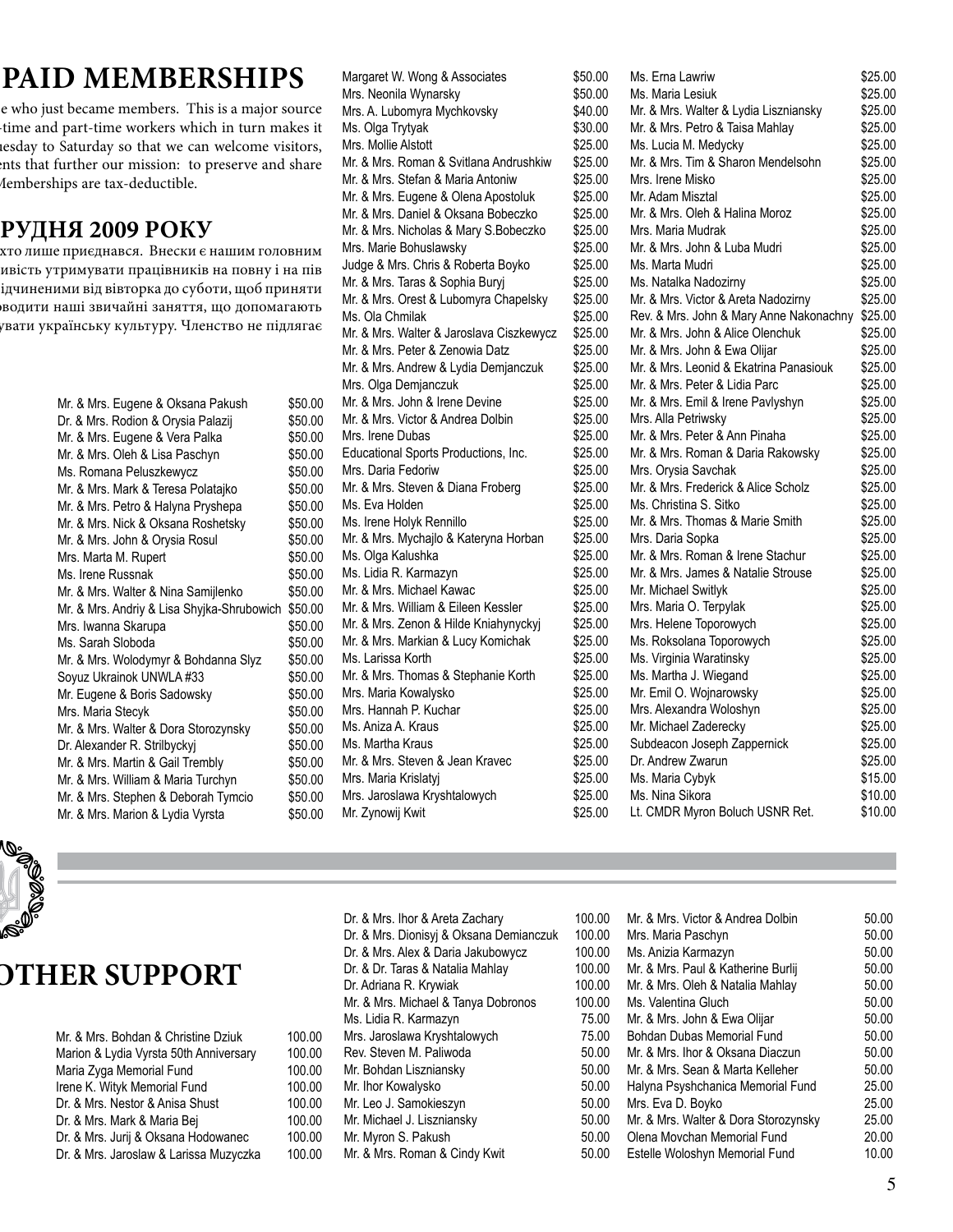For the past year, Ivan Rosul, Alexander Buryk, Mr. Ivanyga and others have been working to install exhibits and archives in the newly-established Sports Room at the UMA. Sports have been central to activities in Cleveland's Ukrainian community going back at least to the 1930s, helping to keep young people healthy, involved and aware of their identity. On Saturday, October 24<sup>th</sup>, the UMA in cooperation with the Ukrainian-American Sports Club Lviv dedicated the Sports Room and honored individuals who have dedicated their lives to Ukrainian-American sports in Cleveland. At the program, Taras Toporowych, current head of Lviv awarded plaques to Iryna Dubas, Ivan Klek, Ivan Rosul, Osyp Rosul, Andriy Sheparovych and Ivan Zhyga. A highlight of the evening was the photograph exhibit of past sporting events that Adrian Halarewycz put together for a screening in the Archival Building.

#### УМА ВІДКРИВАЄ СПОРТИВНУ КІМНАТУ

Протягом минулого року Іван Росул, Oлександер Бурик пан Іваниґа та інші працювали над встановленням виставки та архівів у новоствореній спортивній кімнаті УМА. Різні види спорту завжди були основним родом занять в українській громаді ще з 30 их років, допомагаючи молодим людям бути здоровими, занятими і свідомими своєї ідентичності. В суботу 24 жовтня УМА у співпраці з Українським Американським Спортовим клюбом Львів відкрили спортивну кімнату і вшанували людей,які присвятили своє життя українсько-американському спорту в Клівленді. Під час програми Тарас Топорович, теперішній голова клюбу Львів, вручив пам'ятні таблиці Ірині Дубас, Іванові Росул, Осипові Росул, Андрійові Шапорович та Іванові Жиґа. Найяскравішим моментом вечора стала виставка фотографій спортивних подій минулих років, яку встановив Адріян Галяревич для перегляду в архівному будинку.

# **ORAL HISTORY PROJECT**

# **ПРОЄКТ УСНОЇ ІСТОРІЇ**

The UMA's mission is to preserve and share Ukrainian culture and the immigrant experience. There is perhaps no better way to implement that mission than to capture and preserve memories, stories, and life experiences. This is the goal of the Oral History Project - to record, for future generations, historical testimonies offered by members of our own community. Of particular interest are testimonies involving Ukrainian-American life and the immigrant experience, including recollections of growing up in Cleveland in the already-established community in Tremont, as well as recollections of World War II, and the Displaced Persons Camps after the war, the challenges faced by newly-arrived Ukrainians and the interplay between Second and Third Wave immigrants.

The UMA Oral History Project, launched two years ago, has been a big success thanks largely to the dedication of Marta Mudri who has not only conducted interviews herself, but also organized a corps of volunteers who have augmented her efforts with interviews they also conducted. These include:

Thus far, 43 interviews have been conducted producing more than 100 hours of tape. In addition, photographer Adam Misztal produced a stunning series of portraits which capture the essence and character of the interviewees. The portraits and other materials related to the Oral History Project will go on display at the UMA at the beginning of December. We invite everyone to come see this striking exhibit.

The Oral History Project is still on-going and we continue to welcome nominations of people willing and able to share their testimonies. To nominate an individual, please complete the Nomination Form on our web site (www.umacleveland.org).

Завданням УМА є і зберігати і розповсюджувати знання про українську культуру і пережиття іміґрантів. Можливо немає кращого способу зробити це, як зберегти спогади, розповіді які живі свідки записують. Це є ціллю Проекту усної історії. Основна частина проекту це запис історичних свідчень людей, запропонованих членами нашої власної громади. Особливе значення мають свідчення про українсько-американське життя та імігрантську практику, включаючи спогади про життя в Клівленді у вже сформованому середовищі в Трімонті, спогади про Другу світову війну, про табори для переміщених осіб після війни, труднощі, з якими зіткнулися новоприбулі еміграґранти і протистояння між другою і третьою хвилями емігрантів.

Проєкт Усної історії, який був започаткований два роки тому, мав великий успіх завдяки самовідданій праці Марти Мудрої, яка не тільки проводила інтерв'ю особисто, але також організовувала групи добровольців, які теж допомагали проводити інтерв'ю. Це включає:

43 інтерв'ю записаних на більше як 100 годин плівки. Окрім цього, фотограф Адам Мішталь видрукував серію портретів, які зловили сутність і характер людей, які давали інтерв'ю. Портрети та інші матеріали Проекту Усної історії будуть виставлені в УМА на початку грудня. Ми запрошуємо всіх оглянути цю виставку.

Проєкт Усної історії продовжується і ми запрошуємо всіх, хто бажає і може поділитися своїми спогадами. Щоб номінувати особу, заповніть форму на нашому вебсайті www.umacleveland.org.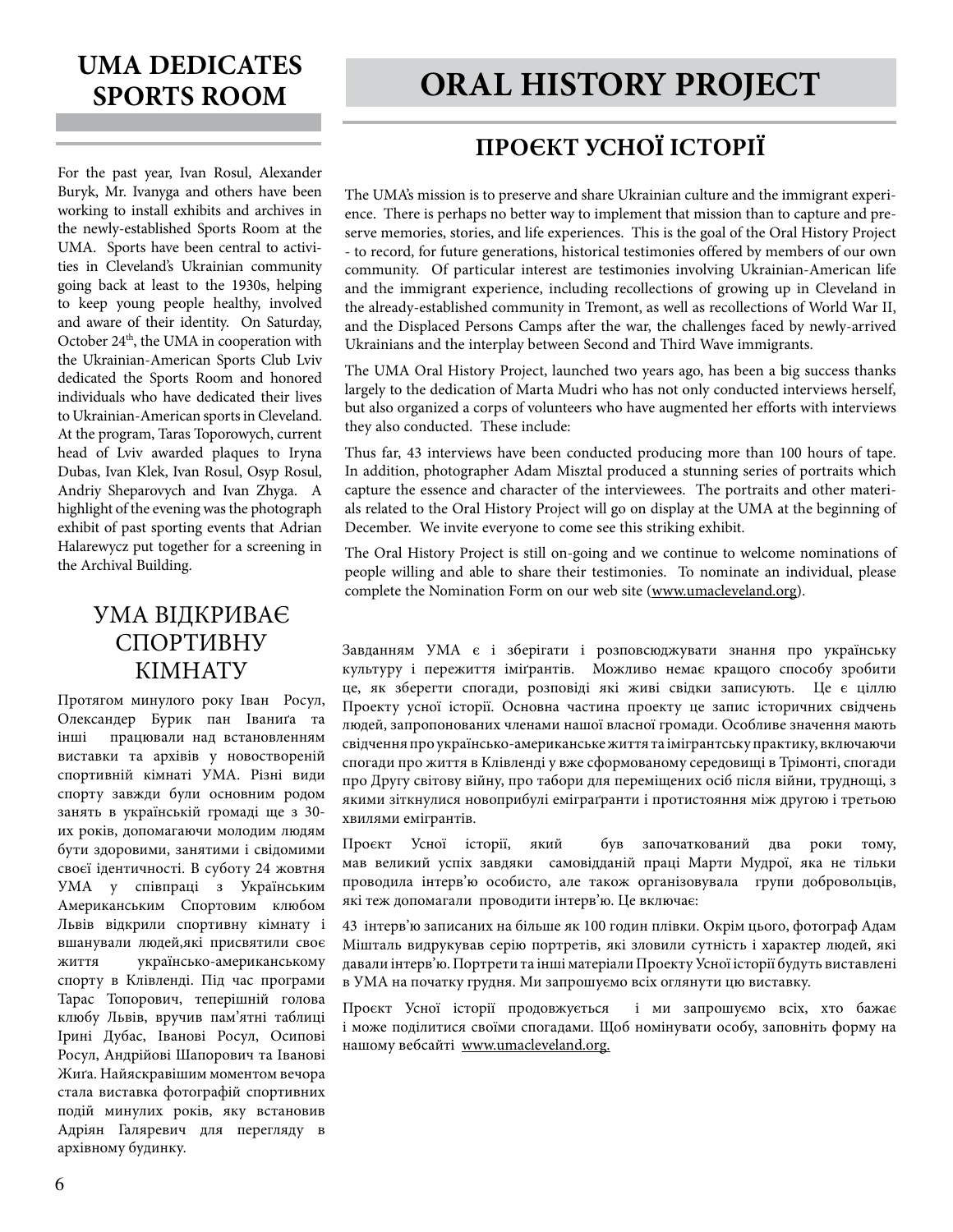### ДОБРОВОЛЬЦІ І ПРОЄКТИ

In response to our appeal for assistance, the UMA recently added two volunteers to our staff who have taken on major projects and are attracting other volunteers in the process. The leaders are Dr. Teena Jennings and Maria Fur Fedkiw.

Dr. Jennings is a professor at the University of Akron specializing in the textile industry. She first came to the UMA several years ago to join us on a trip to Livonia, Michigan to assess the Hnatiuk Collection of folk art. Teena, as she is known at the UMA, was very impressed with the size and quality of the textiles in the Hnatiuk's home-based museum and offered to help the UMA properly conserve and display the wonderful apparel, embroidered cloths and other textiles which we recently acquired. Teena has kept the commitment and drives to the UMA on Tuesdays to work with our Curator Aniza Kraus and a volunteer, Irina Fedchenko.

To date, Teena and her assistants have ensured all of the textiles in the Hnatiuk Collection are housed in archival boxes purchased for the UMA by Dr. Orest and Nancy Stecyk. Teena will also be following up on her ideas about academic papers and other scholarly activities related to the UMA textile collection.

Related to the acquisition of the Hnatiuk Collection is the wonderful installation of the Village House project that Maria Fedkiw is organizing, assisted by Myroslava Holubec, Aniza Kraus, Erica Boyko and Wally Ciszkewicz. Located on the second floor of the UMA main building, the room shows a typical Ukrainian house with a decorated stone oven, bed, table and bench. The room and walls are beautifully decorated with kitchen utensils, ceramics, apparel, embroidery, icons and flowers. Although the room will be complete by the time of the annual UMA Christmas Party on December 11<sup>th</sup>, we will have a formal dedication of the Village House project sometime in the spring of 2010.

And, of course, the UMA continues to be blessed with volunteers who take on a variety of small and large tasks:

- • Lilia Halarewych recently donated a large cooler which will help facilitate organization of our various receptions. Roman Kvit, Mykola Stadnyk, Myron Pakush, Wally Ciczkewicz and Andriy Fedynsky came in on a Saturday morning to bring the bulky and very heavy appliance into the UMA kitchen and then installed and secured it.
- • Oleh Robasiuk and Slavko Koval removed

the fixtures in the bathroom just off the kitchen which the UMA has converted into a large storage area.

- With the purchase of the Holowczak property, the UMA was confronted with a big clean-up project, removing clutter and materials accumulated over the course of half a century. Councilman Joe Cimperman and his staff provided the UMA with a large dumpster that UMA volunteers quickly filled over the course of a long Saturday morning. Volunteers included Erica Boyko, Myron Pakush, Marta Mudri, Taras Szmagala, Sr., Adam Holowczak, Andriy Fedynsky, Walter Ciszkewycz, Mike Dobronos, Adrian Zachary, Mykola Stadnyk and a new-comer whose name we failed to record.
- A long-term project is the insulation and paneling of the UMA attic. Here again, Mykola Stadnyk has been a stalwart worker.

Our thanks to all of our volunteers who are so generous with their time and energies and apologies to those we inadvertently neglected to mention.

У відповідь на наше проханна про допомогу, УМА дістав двох добровольців які займаються основними проєктами, а також заохочують інших добровольців. Лідерами є д-р Тіна Дженнінґс і Марія Фур-Федьків.

Д-р Дженнінґс є професором університету в Акроні із спеціалізацією в текстильній промисловості. Вона приїхала вперше до УМА кілька років тому і приєдналася до нас для поїздки в Лівонію, Мішіґан, щоб оглянути колекцію народного мистецтва родини Гнатюків. Тіна була вражена обсягом і якістю вишивок та текстилю зі збірки Гнатюків і запропонувала свою допомогу УМА у справі правильного зберігання і показу вишитого одягу, текстилю, який ми вже придбали. Тіна стримала свою обіцянку і кожного вівторка приїжджає до УМА, щоб працювати з нашим куратором Анізою Кравс і добровольцею Іриною Федченко.

На даний час Тіна і її помічники подбали про те, щоб всі експонати зі збірки Гнатюків були складені в архівні коробки, які придбали для музею д-р Орест і Настя Стецик. Тіна буде дальше працювати над своїми пропозиціями про наукові праці та інші наукові досліди, пов'язану зі збіркої текстилю в нашому музеї.

Пов'язаним з придбанням колекції Гнатюків є встановлення чудової експозиції сільської хати, яким займається п. Марія Федьків разом з Мирославою Голубець, Анізою Кравс, Ерікою Бойко і Влодком Цішкевичом. Розташована на другому поверсі кімната представляє типову українську хату з оздобленою печею, ліжком, столом і лавкою. Кімната і її стіни прибрані кухонними спорудами, керамікою, одягом, вишивками і квітами. Оформлення кімнати буде загалом завершено до Різдвяної зустрічі 11 грудня, але навесні 2010 року ми плануємо офіційне відкриття цієї кімнати.

І звичайно УМА радий мати цілий р'яд добровольців, які виконують великі і малі доручення. Між ними є:

- • Лілія Галяревич нещодавно подарувала великий охолоджувач, який ми можемо вживати в часі наших принять. Роман Квіт, Микола Стадник, Мирон Пакиш, Влодко Цішкевич та Андрій Фединський прийшли в суботу зранку, щоб перенести цей обємний і дуже важкий пристрій до кухні УМА, а потім встановити і укріпити його.
- Олег Рабосюк і Слако Коваль розмонтували устаткування з лазнички біля кухні, і тепер музей буде вживати цю кімнату як склад.
- • Придбавши будинок Головчаків, УМА зіткнувся із проблемою упорядкування, вивозу сміття і непотрібних речей, які назбиралися за минулих півстоліття. Радникміста Клівленд Джов Сімперман та його помічники подбали про те, щоб УМА дістав великий ящик для сміття, який добровольці УМА заповнили протягом однієї суботи. Помічниками були Еріка Бойко, Михайло Добронос, Мирон Пакуш, Марта Мудра, Адам Головчак, Тарас Шмаґала ст., Андрій Фединський, Влодко Цішкевич, Микола Стадник і ще кілька нових людей, імена яких ми на жаль не встигли записати.
- • Нашим довготривалим проєктом є утеплення і перекриття стриху. І тут знову Микола Стадник є нашим невтомним працівником.

Висловлюємо щиру подяку нашим добровольцям за їхню невтомну працю, за час і витрачені сили, і вибачаємось перед тими, чиї імена ми не подали.